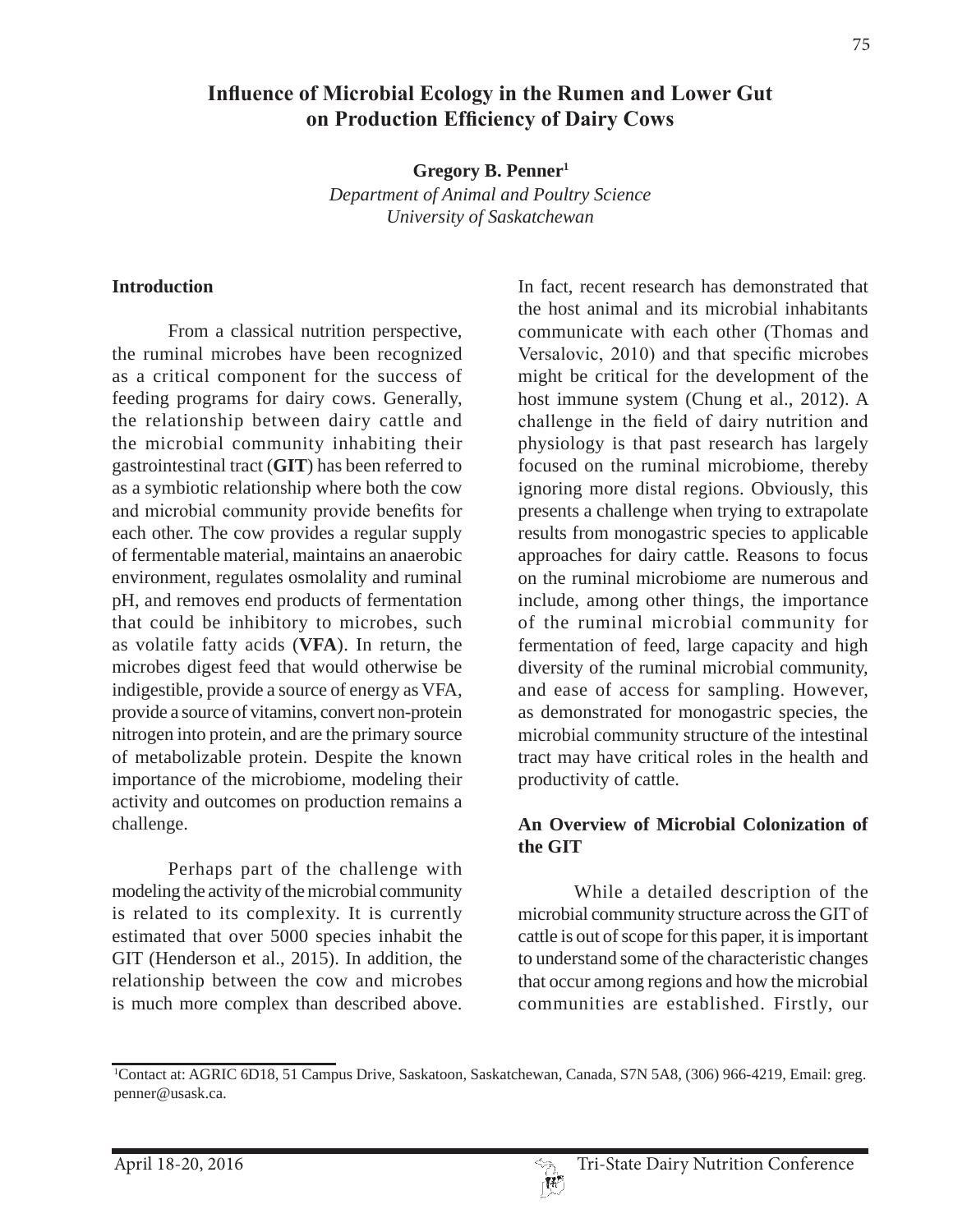knowledge of the microbial community structure has increased dramatically with the advancement of culture-independent methods. Cultureindependent methods allow researchers to use highly conserved regions of the bacterial genetic information (DNA and RNA) to evaluate what species are present, and with in-depth techniques, researchers can also get an understanding of the activity that those species may have. To identify species, researchers cluster the genetic sequence and assume that sequences with more than 97% similarity represent the same species. Rather than stating the number of species (as errors can occur), the term 'operational taxonomic unit'  $(OTU)$  is used (Khafipour et al., 2016). In a recent study (Henderson et al., 2015) comparing the ruminal microbial inhabitants from a broad group of ruminant and camelids with samples coming world-wide, they identified that Prevotella, Butyrivibrio, Ruminococcus, Lachnospiraceae, Ruminococcaceae, Bacteroidales, and Clostridiales were the dominant genus. Interestingly, only 35% of the OTU were named species or species awaiting a name, and most of these groups have not been cultured. The low proportion of identified species, let alone a lack of characterization of their activity, highlights the need for more research in this area.

Establishment of the GIT microflora begins with the onset of calving. While there is no clear consensus on the dominant species inhabiting the GIT of calves, it is evident that age-dependent changes occur along with differences in the dominant genera among regions of the GIT (Malmuthuge et al., 2014, 2015). Differences in dominant species among studies may be due to the environment, milk and solid feed composition, and genetics. In general, the abundant genera in the rumen were Streptococcus, Bacteroidetes, and Prevotella within 12 h of birth, with the abundance of Firmicutes and Bacteroidetes increasing while

Proteobacteria decreases with advancing age. Interestingly, in the small intestine, Lactobacillus, Bifidobacterium, E. coli, and Streptococcus were dominant, while the large intestine followed patterns reported for the rumen. The similarity for the major inhabitants of the forestomach and hind-gut regions of the GIT are perhaps not surprising given that microbes in both regions have extensive fermentation activity. Moreover, as this research was conducted initially with suckling calves, differences in the microbial community structure due to changes in nutrient supply are likely causative. Regardless of the individual species, all studies support the notion that the ruminal community adapts in a sequential approach to become more similar to a mature ruminant, but that the exact composition may affect on many factors (Li et al., 2012; Rey et al., 2014; Malmuthuge et al., 2015). In addition to the changes in composition, there is a reduction in the microbial density from the reticulo-rumen to the small intestine, with density increasing again in the large intestine (Mao et al., 2015). The change in the microbial community towards that found in mature ruminants questions whether accelerating this microbial colonization pattern would have beneficial effects on the host and provide the means necessary to ensure colonization with a stable and diverse microbial community structure is achieved.

In addition to age-related responses, dietary change induces alterations of the microbial community structure. Mohammed et al. (2012) evaluated changes in the microbial community structure as primiparous heifers transitioned from the far-off dry period into the close-up dry period, and finally into lactation. They noted that there was marked variability for the changes in the microbial community among cows where the microbial community structure was resistant for some cows and variable for others. They found that variability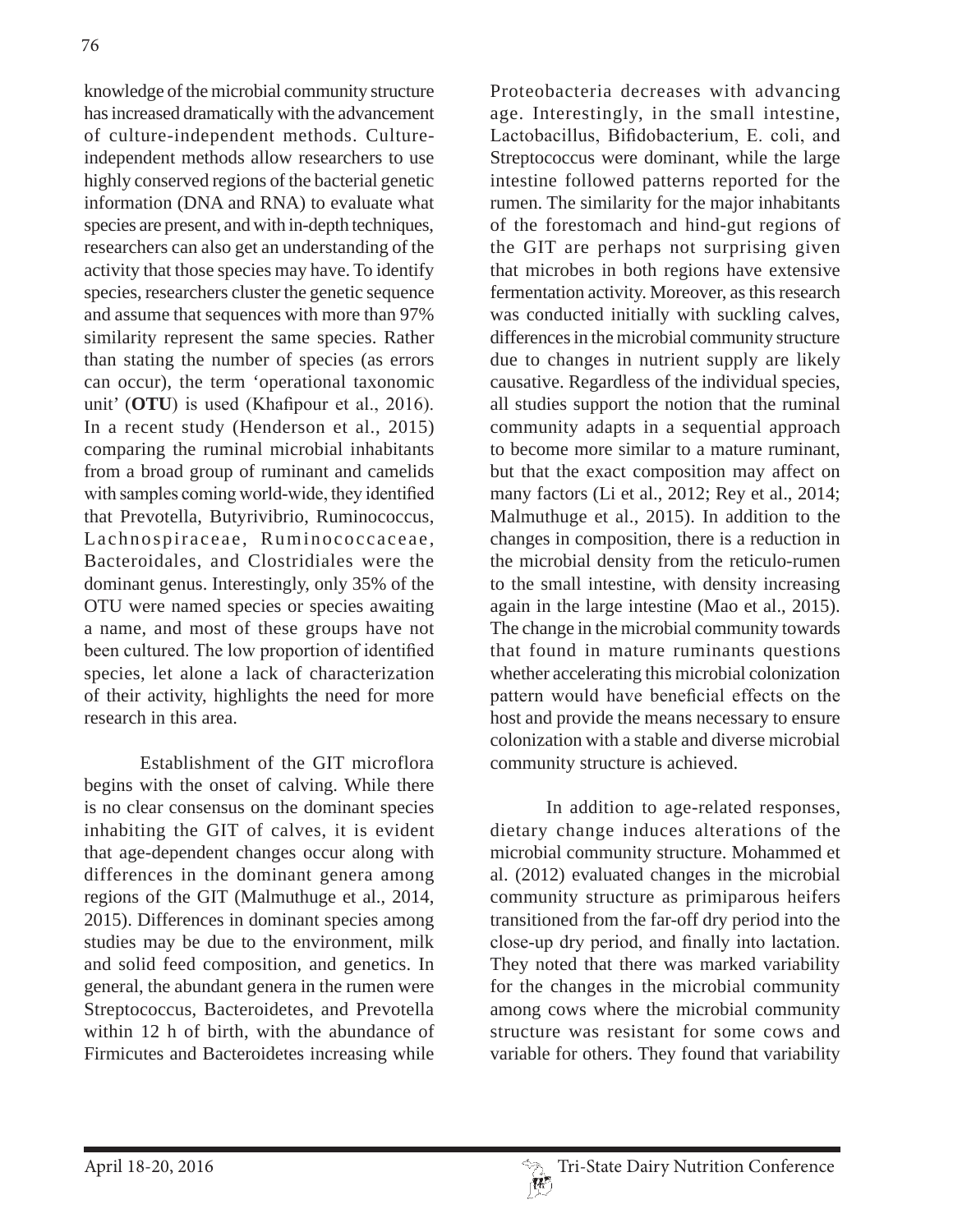77

in the microbial community structure was not associated with ruminal acidosis postpartum. The variability in the resilience of the microbial community to tolerate dietary changes is puzzling and poses a challenge when designing strategies to manipulate the microbial community structure.

Although not dairy focused, Petri et al. (2013a) evaluated how the microbial community structure as beef heifers were transitioned to a high-grain finishing diet. That study demonstrated a reduction in Butyrivibrio and an increase in Prevotella. Interestingly, there was a core group of microbes that were present, including the Bacteroidetes, Firmicutes, and Proteobacteria (Petri et al., 2013b). This core microbiome fits with that found in a much larger study by Henderson et al. (2015). The identification of a core microbiome common within an animal even with diets that differ in the forage-to-concentrate ratio (initial was 95% forage, final was 9% forage) suggests that part of the microbial community may be essential or perhaps are robust enough to adapt to differing dietary scenarios and can resist change.

## **Stability of the Microbiome: A Case for Host-Microbe Regulation**

There is no doubt that diet can influence the microbial community structure within the gastrointestinal tract (Petri et al., 2013ab; Mohammed et al., 2012; Khafipour et al., 2016). However, there are a number of studies suggesting that the microbial community, at least the core community, is relatively stable within individual cattle. Initial evidence for a stable microbial community has been provided by Weimer et al. (2010). In that study, dairy cows fed the same diet were selected based on differences in the microbial community structure using automated ribosomal intergenic spacer analysis (**ARISA**). The ARISA allows

for a general identification of the microbial community structure. To test whether the microbial community structure was specific for each cow, ruminal digesta were manually evacuated from each cow and the digesta were swapped (i.e. digesta from 1 cow was placed in the rumen of another and vice versa). The microbial community structure was then evaluated over time to determine if change in the composition occurred within a 65-day period. The results of this study were interesting. Firstly, cows with differing microbial community structures also had differing ruminal conditions (pH and VFA concentration), even when fed the same diet. Following the introduction of ruminal digesta from the other cow, the microbial community and ruminal conditions were similar to the donor. However, after a period of 65-days, the microbial community profile and ruminal fermentation conditions again resembled that which occurred prior to the ruminal digesta swap. Other studies have also suggested that the microbial community structure is more similar for an individual cow measured over time and when fed diets that differed than between cows when fed the same diet (Li et al., 2010; Petri et al., 2013a,b). Collectively, these studies suggest that the rumen microbial community structure appears to be specific for each cow, although modest changes relative to the original community structure can occur when major perturbations are imposed. The data also provided some initial evidence in dairy cattle that there may be some form of communication between the cow and their resident microbes.

The existence of communication mechanisms between the host and the microbes is not a new concept; however, its application for production animals is novel. Mechanisms for communication are not fully elucidated but include luminal nutrient sensing and the direct impacts that byproducts of microbial fermentation have on the host. A good example of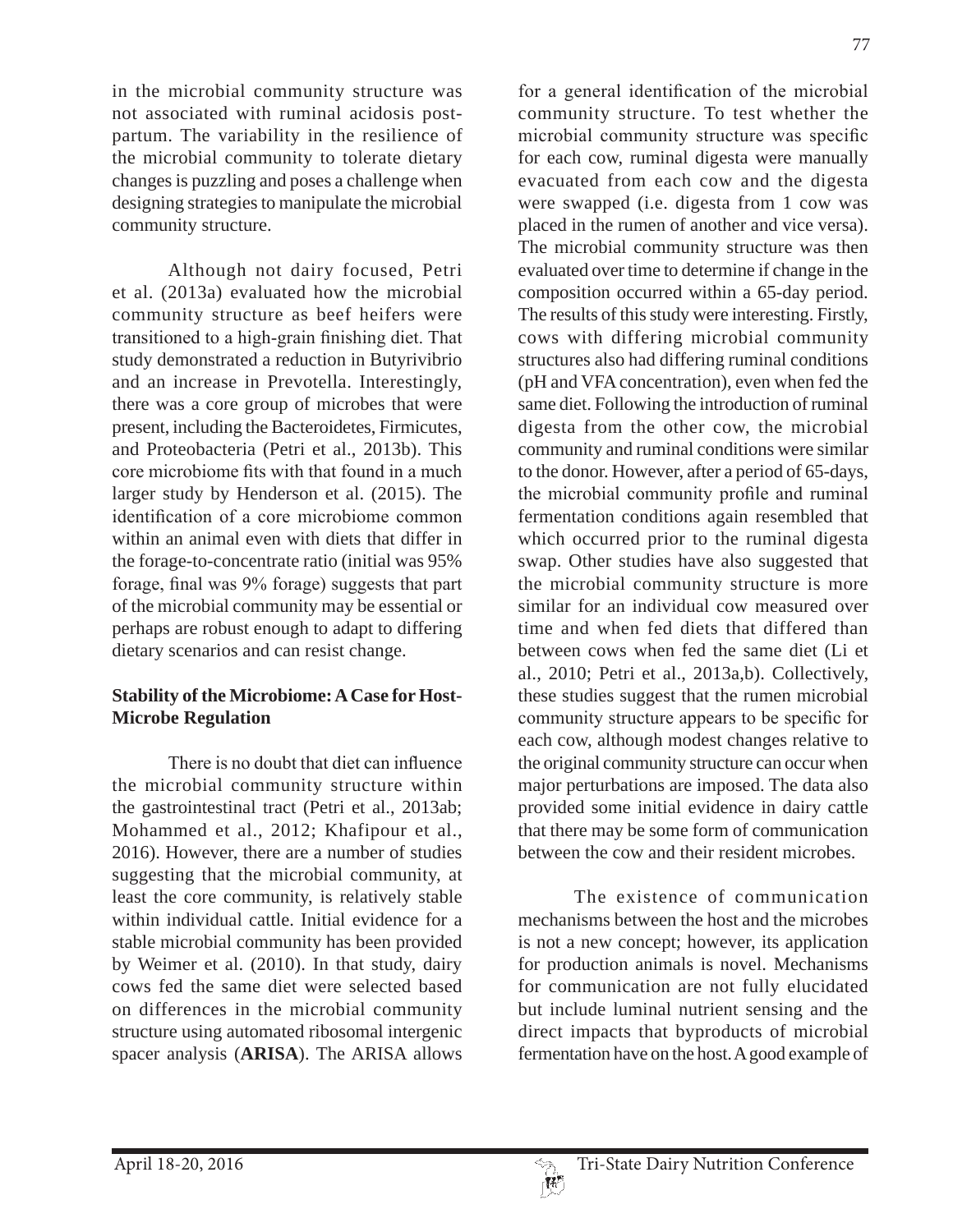this are free fatty acid receptors that detect VFA. Moreover, VFA (particularly butyrate) promotes proliferation of the ruminal epithelium and other GIT tissues, with changes in hormones likely mediating the response (Penner et al., 2011). In addition to luminal nutrient sensing, the GIT has receptors that can detect bacteria or fragments of bacteria, protozoa, and fungi (Ishii et al., 2008). When these receptors are stimulated, an immune response can be initiated. The intestinal regions of the GIT also secretes antimicrobial proteins and mucus that help to control the microbial community structure. It is not clear whether antimicrobial proteins are released from the rumen, although a recent report has suggested that there may be the release of immune-related compounds, such as tumor-necrosis factor alpha, interferon gamma, and leukocytes (Trevisi et al., 2014). Sensing and control of the microbial community is essential to limit the transfer of pathogenic organisms across the GIT, create tolerance for commensal microflora thereby reducing the risk for chronic inflammation, and helping to activate an immune response when needed. In addition, it is likely that a combination of luminal sensing and the secretion of antimicrobial proteins helps to explain why cows have differences and resilience to change for the microbial community structure.

## **Modifying the Microbial Community: Applicability to Dairy Production and Efficiency**

Is there a need to manipulate the microbial community structure? The necessity or motivation to manipulate the microbial community structure assumes that there may be an ideal microbial community or at least part of a community that would be beneficial for the health or production efficiency. To date, there is no work that conclusively proves there is a beneficial microbial community structure; however, there are associations

between desirable production parameters and the microbial community structure. Jami et al. (2014) evaluated the microbial community profile in 15 primiparous heifers at the same physiological state. As with other studies, they demonstrated that although cows were fed similar diets, there was substantial variability in the microbial community structure among heifers. Then they compared indicators of the microbial community structure with production characteristics. The first variable they examined was the Firmicutes:Bacteriodetes ratio, and they reported a positive association with milk fat yield ( $\mathbb{R}^2 = 0.51$ ). Abundance of the phyla Actinobacteria was positively related to milk, fat, and lactose yields, and Bacteroidetes was negatively associated with residual feed intake and milk fat yield. While they were able to detect positive and negative associations with some genera, many of the correlations were weak. Regardless, this is the first study to report that the microbial community profile may be associated with production outcomes in dairy cattle. Research is needed to verify whether similar relationships can be detected in a broader population and whether attempts to manipulate the ruminal microbial community structure can improve production outcomes.

#### *Altering early microbial community establishment*

As mentioned above, once established it appears that, at least part, of the microbiome is stable (Weimer et al., 2010; Petri et al., 2013a,b). This presents a challenge when it may be desirable to manipulate the microbial community structure. Given that the microbial community structure in calves is being established, early postnatal exposure may be a practical time point when the microbial community of the GIT could be modified. It may be important to consider inoculation strategies that promote diversity of the microbial community as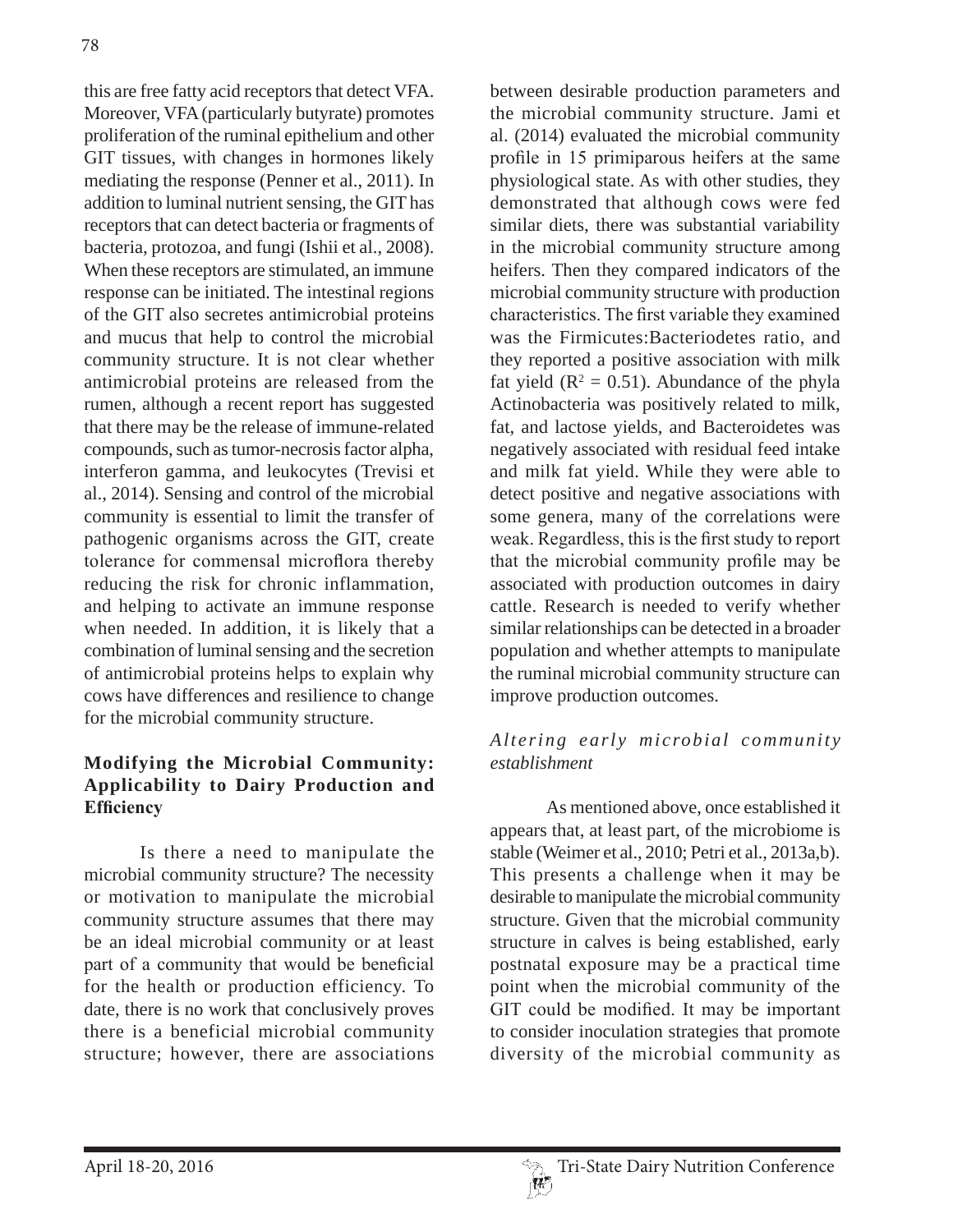diversity is considered an essential component and that diversity increases with advancing age (Oikonomou et al., 2013; Jami et al., 2014; Malmuthuge et al., 2015). Calves with less microbial diversity assessed in fecal samples were also associated with greater incidence rates for diarrhea and pneumonia (Oikonomou et al., 2013). These findings are possible as establishment of the GIT microflora also stimulates development of the immune system (Ishii et al., 2008) and may help calves face immune challenges beyond that localized to the GIT.

Development of strategies to manipulate the microbial community structure should include a range of microbes considered to be beneficial in mature dairy cattle, especially when this approach is used to promote GIT development, an issue of importance for calves. Species specificity may be a critical factor in the selection of microbes to promote or support GIT function. One study conducted using sterile mice evaluated the effect of inoculating the mice with microbes from mice, microbes from humans, or microbes from rats (Chung et al., 2012). They found that the effect of donor source (mice vs. human vs. rat) had a major effect on development of the gastrointestinal tract in terms of immune system development and establishment of the microflora. Only mice inoculated with microbes from mice had an immune system that was considered to develop normally, while those inoculated with microbes from human or rat microflora had immature GIT development. While species dependency has not been confirmed in cattle, these data may suggest that strategies to promote GIT development by improving the microbial community structure should consider a diverse microbial profile and incorporate microbial species that are components of the core microbiome. Unfortunately, this area has received very little research attention to date.

Finally, there is a consensus that diversity of the microbial community structure is an important feature of a healthy microbial community (Heiman and Greenway, 2016). Antimicrobial treatment, to treat infection, has been shown to modify the microbial community structure, providing a situation post-treatment which may further challenge the host (Oh et al., 2016). This may be a particular challenge with in-feed antimicrobial use but still may be relevant with injectable administration routes (Zhang et al., 2013). While providing in-feed antimicrobials is not an approved practice for lactating dairy cattle, there are times when calves could consume antibiotics if they are consuming waste milk. Antibiotic feeding reduces the microbial diversity (Oh et al., 2016) in the GIT and may result in the establishment of an undesirable microbial community. Under such a scenario, it may be beneficial to develop strategies to facilitate establishment of a stable microbial community structure.

#### **Conclusions**

The microbial community helps to support feed digestion and provides essential nutrients for dairy cattle. The role of the microbial community structure needs to be expanded to consider its role to support GIT development and immune system tolerance and development. It is clear that individual cows have a distinct microbial community and that similarities in the microbial community can be detected within cows across diets and among cows. These key groups are considered to be the core microbiome, and there appears to be an association between the abundance of key genera and important production outcomes, such as the yields of milk and fat. While it may be beneficial to manipulate the microbial community composition, communication between the microbes and host may provide a resistance to such manipulation. However,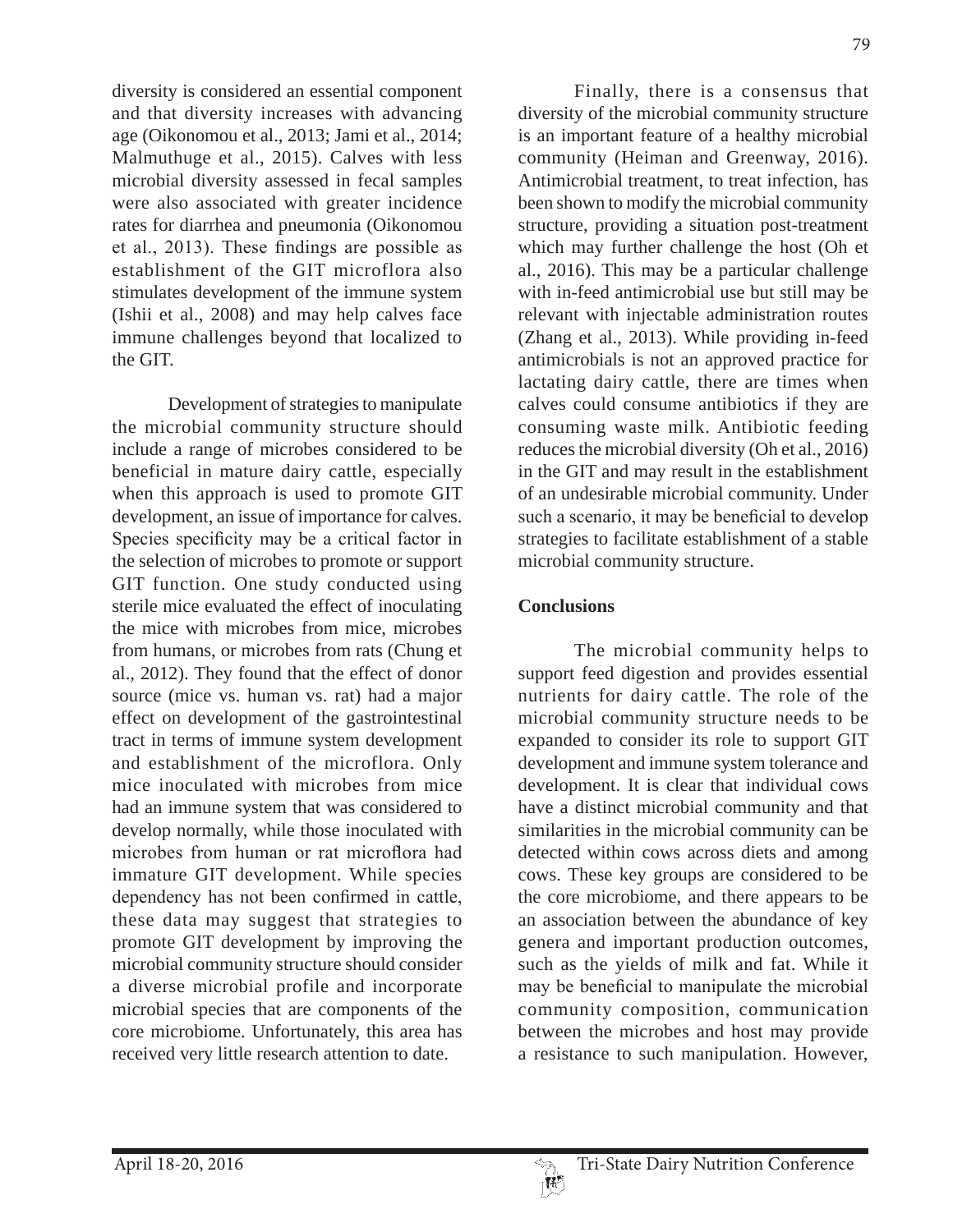the post-natal period for calves or following antimicrobial therapy may be two key time points for when the composition of the microflora could be manipulated. Manipulations should include a broad spectrum of microbial genera specific to the production setting. Future research is needed to confirm whether strategies to manipulate the microbial community structure result in positive benefits to the health, development, and productivity of dairy cattle.

## **Literature Cited**

Chung, H., S.J. Pamp, J.A. Hill, N.K. Surana, S.M. Edelman, E.B. Troy, N.C. Reading, E.J. Villablanca, S. Wang, J.R. Mora, Y. Umesaki, D. Mathis, C. Benoist, D.A. Relman, and D.L. Kasper. 2012. Gut immune maturation depends on colonization with a host-sepcific microbiota. Cell 149:1578-1593.

Heiman, M.L., and F.L. Greenway. 2016. A healthy gastrointestinal microbiome is dependent on dietary diversity. Molec. Metabol. DOI: 10.1016/j.molmet.2016.02.005.

Henderson, G., F. Cox, S. Ganesh, A. Jonker, W. Young, Global Rumen Census Collaborators, and P.H. Janssen. 2015. Rumen microbial community composition varies with diet and host, but a core microbiome is found across a wide geographical range. Scientific Reports. DOI:10.1038/srep14567.

Ishii, K.J., S. Koyama, A. Nakagawa, C. Coban, and S. Akira. 2008. Host innate immune receptors and beyond: Making sense of microbial infections. Cell Host and Microbe 3:352-363.

Jami, E., A. Isreal, A. Koster, I. Mizrahi. 2013. Exploring the bovine rumen bacterial community from birth to adulthood. ISME J. 7:1069-1079.

Jami, E., B.A. White, and I. Mizrah. 2014. Potential role of the bovine rumen microbiome in modulating milk composition and feed efficiency. PLOS. 9:1-6.

Khafipour, E., S. Li, H.M. Tun, K. Derakjshani, S. Moosavi, and J.C. Plaizier. 2016. Effects of grain feeding on microbiota in the digestive tract of cattle. Animal Frontiers. DOI: 10.2527/ af.2016.xxxx.

Li, M., G.B. Penner, E. Hernandez-Sanabria, M. Oba, and L.L. Guan. 2010. Effects of sampling location and time, and host animal on assessment of bacterial diversity and fermentation parameters in the bovine rumen. J. Appl. Microbiol. 107: 1924-1934.

Malmuthuge, N., P.J. Griebel, and L.L. Guan. 2014. Taxinomic identification of commensal bacteria associated with the mucosa and digesta throughout the gastrointestinal tracts of preweaned calves. Appl. Environ. Microbiol. 80:2021-2028.

Malmuthuge, N., P.J. Griebel, and L.L. Guan. 2015. The gut microbiome and its potential role in the development and function of newborn calf gastrointestinal tract. Front. Vet. Sci. 2:36-46.

Mao, S., M. Zhang, J. Lui, and W. Zhu. 2015. Characterising the bacterial microbiota across the gastrointestinal tracts of dairy cattle: Membership and potential function. Scientific Reports DOI: 10.1038/srep16116.

Mohammed, R., D.M. Stevenson, P.J. Weimer, G.B. Penner, and K.A. Beauchemin. 2012. Individual animal variability in ruminal bacterial communities and ruminal acidosis in primiparous Holstein cows during the periparturient period. J. Dairy Sci. 95: 6716-6730.